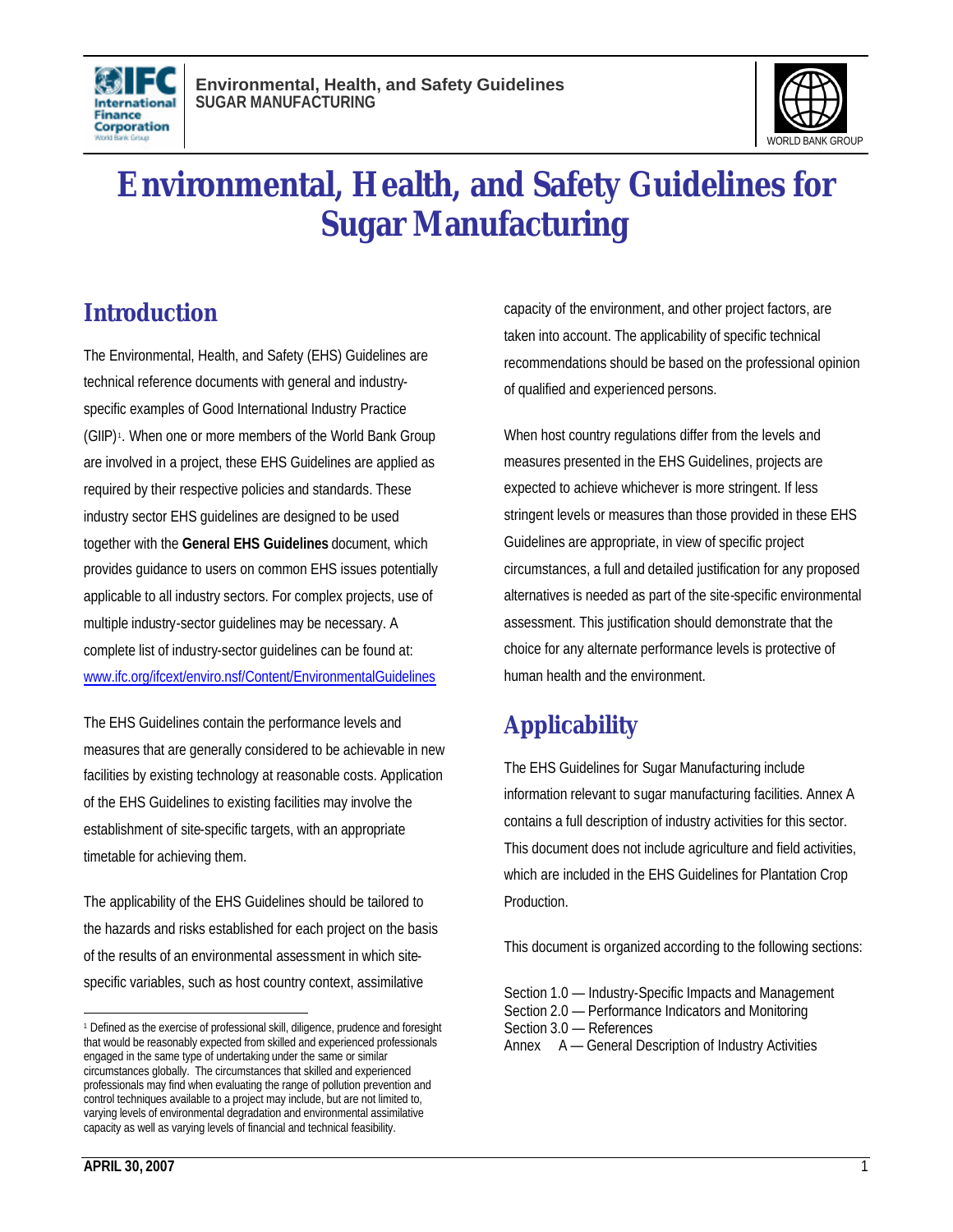



### **1.0 Industry-Specific Impacts and Management**

The following section provides a summary of EHS issues associated with sugar manufacturing that occur during the operational phase, along with recommendations for their management. Recommendations for the management of EHS issues common to most large industrial facilities during the construction and decommissioning phases are provided in the **General EHS Guidelines**.

### **1.1 Environment**

Environmental issues in sugar manufacturing projects primarily include the following:

- Solid waste and by-products
- **Wastewater**
- Emissions to air

### **Solid Waste and By-Products**

Sugar industry activities generate large quantities of organic solid waste and by-products (e.g. leaves from cane or beet, molasses from the final crystallization, press mud or cachaza, bagasse fiber from the cane, mud and soil arriving at the plant with the raw material, and lime solids from the juice clarification). Generated mainly from the primary treatment of raw materials, these waste materials may also present a risk from pesticide residues. The amount of waste generated depends on the quality of the raw materials themselves and on the initial cleaning in the field.

The generation of higher quality waste can provide opportunities for reprocessing of otherwise discarded raw materials into commercially viable by-products (e.g. paper making and particle board manufacturing)., Other solid wastes from the sugar manufacturing process include spent filter material (e.g. active

carbon, resins from the ion exchange process, acids from chemical cleaning of equipment, vinasse or spent wash from the distillation of fermented molasses-sugar juice, and ashes from the steam boiler plant).

The recommended techniques for prevention and control of solid waste from sugar cane and beets include the following:

- Avoid burning cane leaves in the field before harvest. The trimmings from the sugar cane should be spread in the field to biodegrade;
- Use bagasse (waste fiber) from the cane as fuel for steam and power generation. Depending on production capacity and raw material input volumes, using bagasse as a fuel can meet the plant energy demand and may generate excess electrical energy for sale;
- Use molasses beneficially as a feedstock for:
	- o Fermentation and organic chemical manufacturing
	- o Production of citric acid and yeast
	- o Distillation industries
	- o Organic chemical manufacturing (e.g. ethanol)
- Use beet leaves and roots (which enter the facility as part of the raw material and accumulate during the washing process) as an energy-rich feed (e.g. for ruminants);
- Collect waste products, (e.g. beet tops from the washing process) for use in by-products or as animal feed;
- Convert beet pulp into feed (e.g. for cattle). During the processing season it can be sent as return loads on empty beet lorries;
- Separate stones from the beet during the washing process and reuse in other industrial applications (e.g. road building and construction industries);
- Remove soil and earth from the beet while in the field and before transport to reduce the risk of spreading pesticide residues;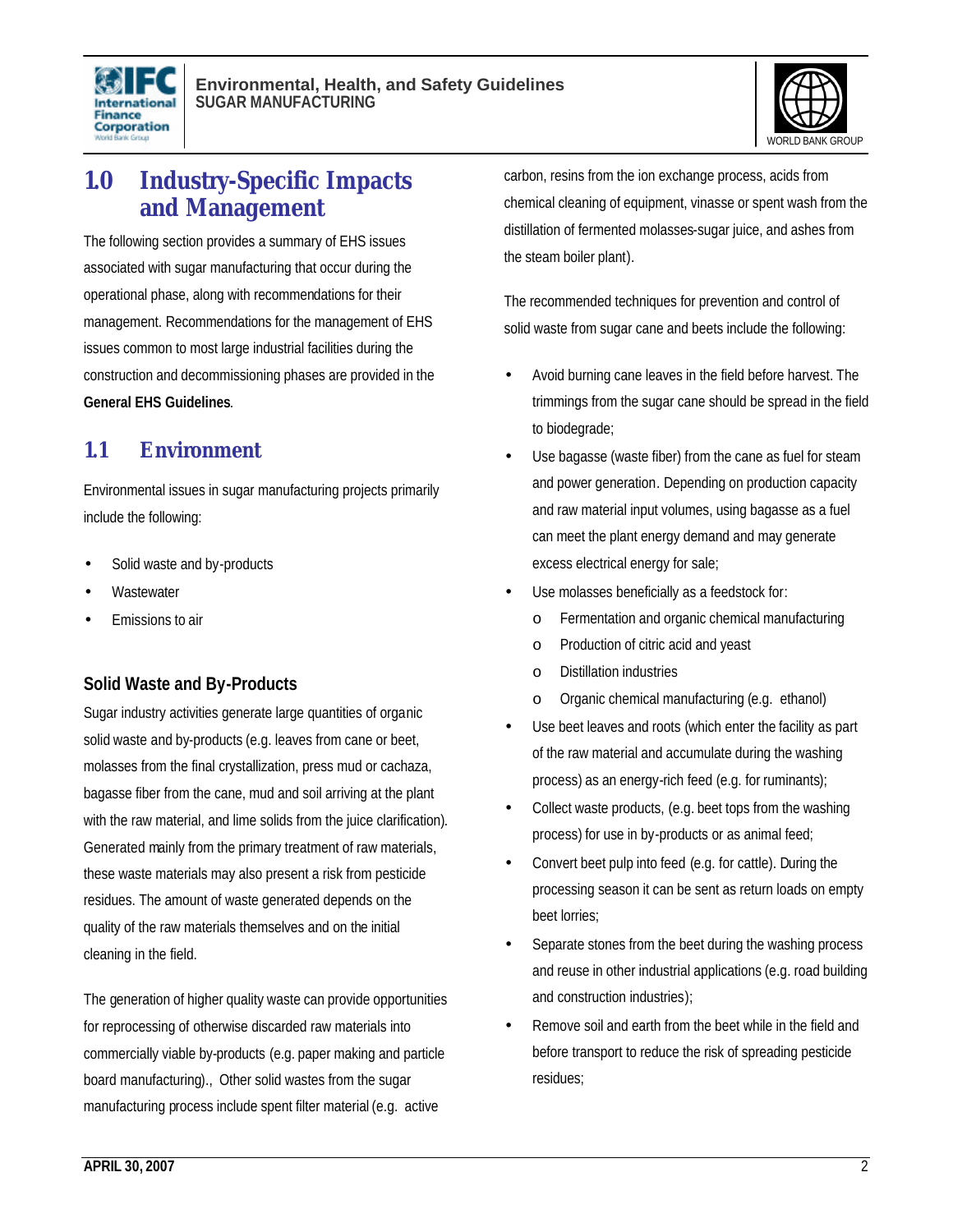



- Use organic material in the wastewater and the spent wash from distillation to produce biogas;
- Use filter and dry lime from the juice clarification process to make a soil-conditioning product for agricultural land;
- Compost organic solids from press mud (cane laundry) to make high-quality organic manure for agricultural production.

### *Sludge Treatment and Disposal*

Recommended methods for the treatment of sludge from wastewater treatment include the following:

- Aerobic stabilization or anaerobic digestion. Anaerobic stabilization improves the sludge applicability to agriculture;
- Gravity thickening;
- Sludge dewatering on drying beds for small-scale facilities and dewatering using belt presses and decanter centrifuges for medium- and large-scale facilities;
- Using sludge from concentrated sugar juice prior to evaporation and crystallization (known as cane mud or cachaza) to produce organic manure and soil amendment for agricultural applications.

#### **Wastewater**

#### *Industrial process Wastewater*

Sugar processing wastewater has a high content of organic material and subsequently a high biochemical oxygen demand (BOD)<sup>2</sup> , particularly because of the presence of sugars and organic material arriving with the beet or cane. Wastewater resulting from the washing of incoming raw materials may also contain crop pests, pesticide residues, and pathogens.

Recommended wastewater management includes the following prevention strategies:

- Segregate non-contaminated wastewater streams from contaminated streams;
- Reduce the organic load of wastewater by preventing the entry of solid wastes and concentrated liquids into the wastewater stream:
	- o Implement dry precleaning of raw material, equipment, and production areas before wet cleaning
	- Allow beet to dry on field if possible, and reduce breakage during collection and transport through use of rubber mats and lined containers. Use dry techniques to unload beet
	- o Fit and use floor drains and collection channels with grids and screens or traps to reduce the amount of solids (e.g. beet parts) entering the wastewater
	- o Prevent direct runoff to watercourses, especially from tank overflows

### *Process Wastewater Treatment*

Techniques for treating industrial process wastewater in this sector include preliminary filtration for separation of filterable solids; flow and load equalization; sedimentation for suspended solids reduction using clarifiers; biological treatment, typically anaerobic followed by aerobic treatment, for reduction of soluble organic matter (BOD); biological nutrient removal for reduction in nitrogen and phosphorus; chlorination of effluent when disinfection is required; dewatering and disposal of residuals; in some instances composting or land application of wastewater treatment residuals of acceptable quality may be possible. Additional engineering controls may be required to contain and neutralize nuisance odors.

Management of industrial wastewater and examples of treatment approaches are discussed in the **General EHS** 

l

<sup>2</sup> Typical levels of biochemical oxygen demand (BOD5) are 1,700-6,600 milligrams per liter (mg/L) in untreated effluent from cane processing and 4,000- 7,000 mg/L for beet processing, while COD ranges are 2,300-8,000 mg/L from cane processing and up to 10,000 mg/L in beet processing.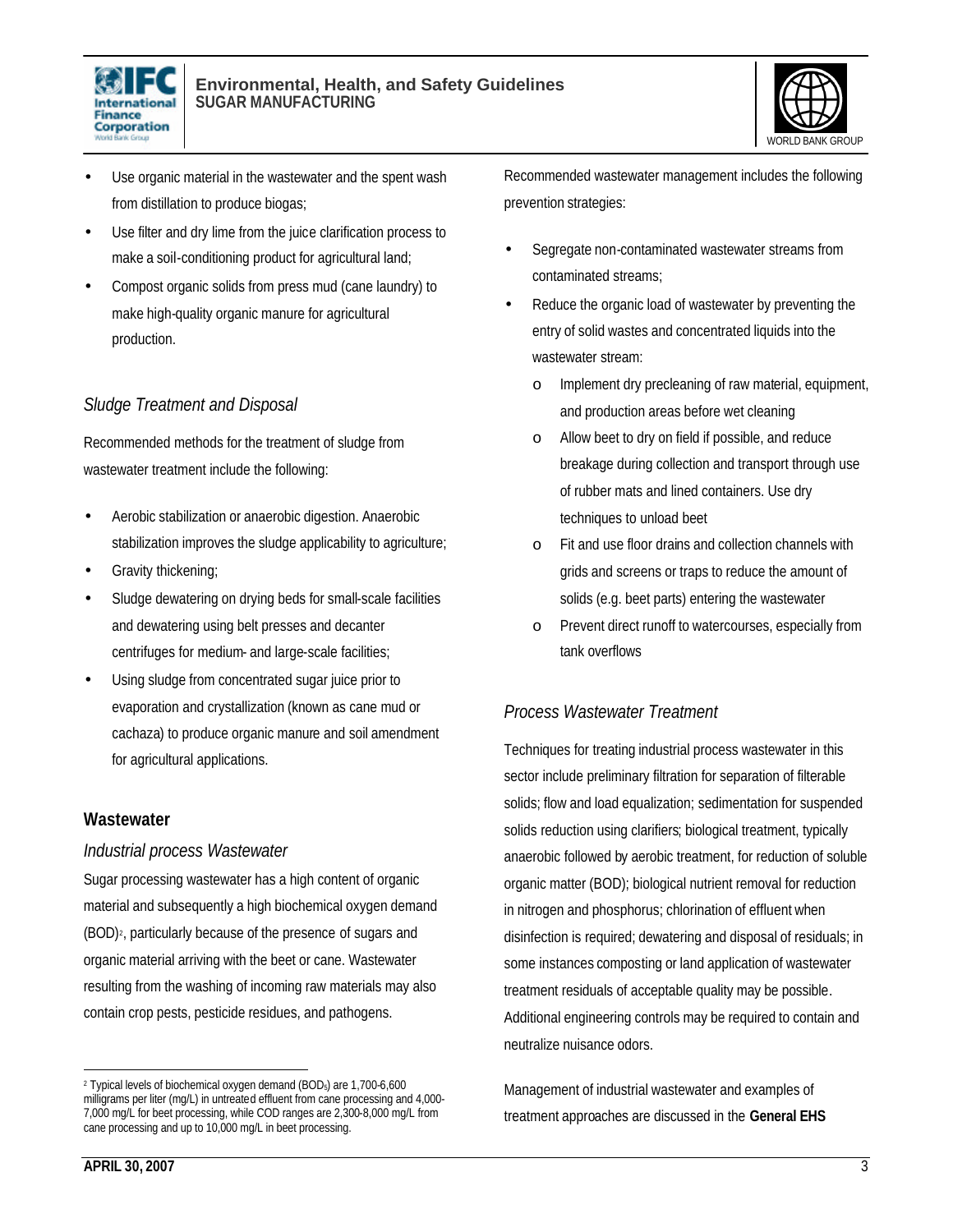



**Guidelines**. Through use of these technologies and good practice techniques for wastewater management, facilities should meet the Guideline Values for wastewater discharge as indicated in the relevant table of Section 2 of this industry sector document.

*Other Wastewater Streams & Water Consumption* Guidance on the management of non-contaminated wastewater from utility operations, non-contaminated stormwater, and sanitary sewage is provided in the **General EHS Guidelines**. Contaminated streams should be routed to the treatment system for industrial process wastewater.

Sugar manufacturing requires considerable quantities of highquality water for raw material cleaning, sugar extraction, final sugar washing, and cooling and cleaning equipment. Steam is essential to the evaporation and heating of the various process steps in sugar processing. Beet and cane raw materials also contain high percentages of water, which can be recovered and reused during processing. General water conservation and management is covered in the **General EHS Guidelines.** Additional industry-specific measures applicable to sugar manufacturing include:

- Recycle process water and apply to the washing of incoming raw material;
- Use closed loops for intensive solid generating washings, (e.g. cane and beet wash) and flue gas scrubbers.

### **Emissions to Air**

Air emissions in sugar manufacturing are primarily related to particulate matter generated from bagasse-fired steam boilers, dust from unpaved access roads and areas, and sugar drying or packing activities. In addition, odor emissions are generated from beet processing activities and storage facilities. Beet factory juice clarification produces a sweet odor, which can be

irritating. Inadequate cleaning of the raw material may result in fermented juice, which will also create a foul smell.

### *Particulate Matter and Dust*

Recommended measures to prevent or control particulate matter include the following:

- Operate bagasse-fired steam boilers while targeting emissions guidelines applicable to the combustion of solid fuels presented in the **General EHS Guidelines**. Typical control methods include boiler modifications or add-on controls, (e.g. flue gas cyclones, fabric filters, or electrostatic precipitators, wet scrubbers and local recirculation systems) to capture the ash and recycle the water to prevent the emission of particulate;<sup>3</sup>
- Use wet scrubbers to remove dust from drying and cooling of sugar;
- Reduce fugitive dust from roads and areas by cleaning and maintaining a sufficient level of humidity;
- Install ventilation systems with filters on transport systems for dry sugar and on sugar packing equipment.

#### *Exhaust gases*

Exhaust gas emissions produced by the combustion of organic materials in boilers for power and heat generation can be the most significant source of air emissions in sugar processing activities. Air emission specifications should be considered during all equipment selection and procurement.

Guidance for the management of small combustion source emissions with a capacity of up to 50 megawatt hours thermal (MWth), including air emission standards for exhaust emissions, is provided in the **General EHS Guidelines**. For combustion

<sup>1</sup> <sup>3</sup> The appropriate level of control for bagasse-fired boilers may need to be evaluated on a case-by-case basis as determined by model-predicted impacts on ambient quality.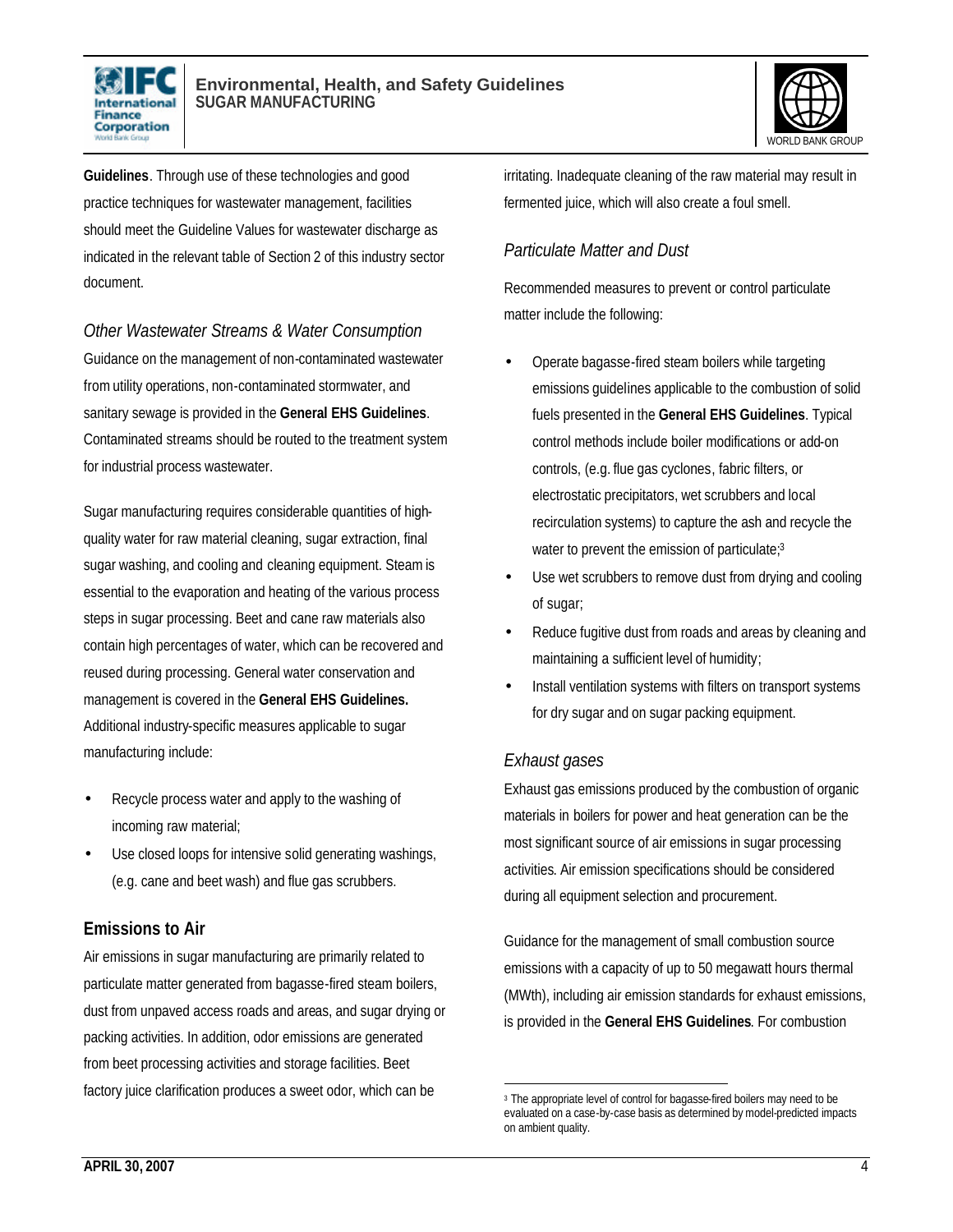



source emissions with a capacity of greater than 50 MWth refer to the **EHS Guidelines for Thermal Power.**

### *Odor*

Recommended measures to prevent or control odor in beet processing facilities include the following:

- Keep beet processing and storage facilities clean to avoid the accumulation and fermentation of juice;
- Use wet scrubbers to remove odors with a high affinity to water(e.g. the ammonia emitted from the drying of beet pulp);
- Consider use of bio-treatments:
- Ensure that vapor from the carbonation section is emitted from a stack of sufficient height.

### *Energy Consumption and Management*

Sugar manufacturing facilities use energy to heat water and produce steam for process applications and cleaning purposes. Reducing energy consumption will have a positive effect on air emissions. General energy conservation and management is covered in the **General EHS Guidelines**. Additional industryspecific recommendations include:

- Install steam turbine-based combined heat and power technology, enabling the facility to generate its own process steam and electricity requirements and sell excess electricity;
- Use waste fiber or bagasse from the cane as fuel for steam and power generation. Ensure that the bagasse moisture level is below 50 percent before it is used as boiler fuel to improve its calorific value and overall efficiency for steam generation and avoid the need for supplemental fuels. ;
- Anaerobically digest high-strength organic wastes (e.g. vinasse or spent wash from distillery and organic chemical

manufacturing) to produce biogas. Use biogas to fire distillery boilers or to operate combined heat and power systems generating electric energy and hot water / steam;

- Keep heating surfaces clean by adding chemicals to prevent incrustations. Incrustations are generated by mineral salts that are not removed during clarification and may be prevented or reduced by adding special polymers to the thin juice;
- Ensure even energy consumption by management of batch processes (e.g. centrifuges, vacuum pans) to schedule energy demand and equalize steam demand on the boilers;
- Reuse vapor from vacuum pans for heating juice or water;
- Use an evaporator with at least five effects;
- Combine drying of beet pulp with the main energy system in the facility.
- Select the operating conditions of the boiler and steam turbine system to match the heat-power ratio of the utility system to that of the facility. If, despite selection of a high pressure boiler, the facility needs to pass more steam through the turbine than it uses in the process to generate sufficient electricity, then it should condense rather than vent this steam.

### **1.2 Occupational Health and Safety**

Occupational health and safety hazards for sugar manufacturing facilities are similar to those of other industrial facilities and recommendations for the management of these issues can be found in the **General EHS Guidelines**. In addition, occupational health and safety issues that may be specifically associated with sugar manufacturing operations include the following:

- Physical hazards
- Exposure to dust and biological hazards
- Exposure to chemicals (including gases and vapors)
- Exposure to heat and cold and radiation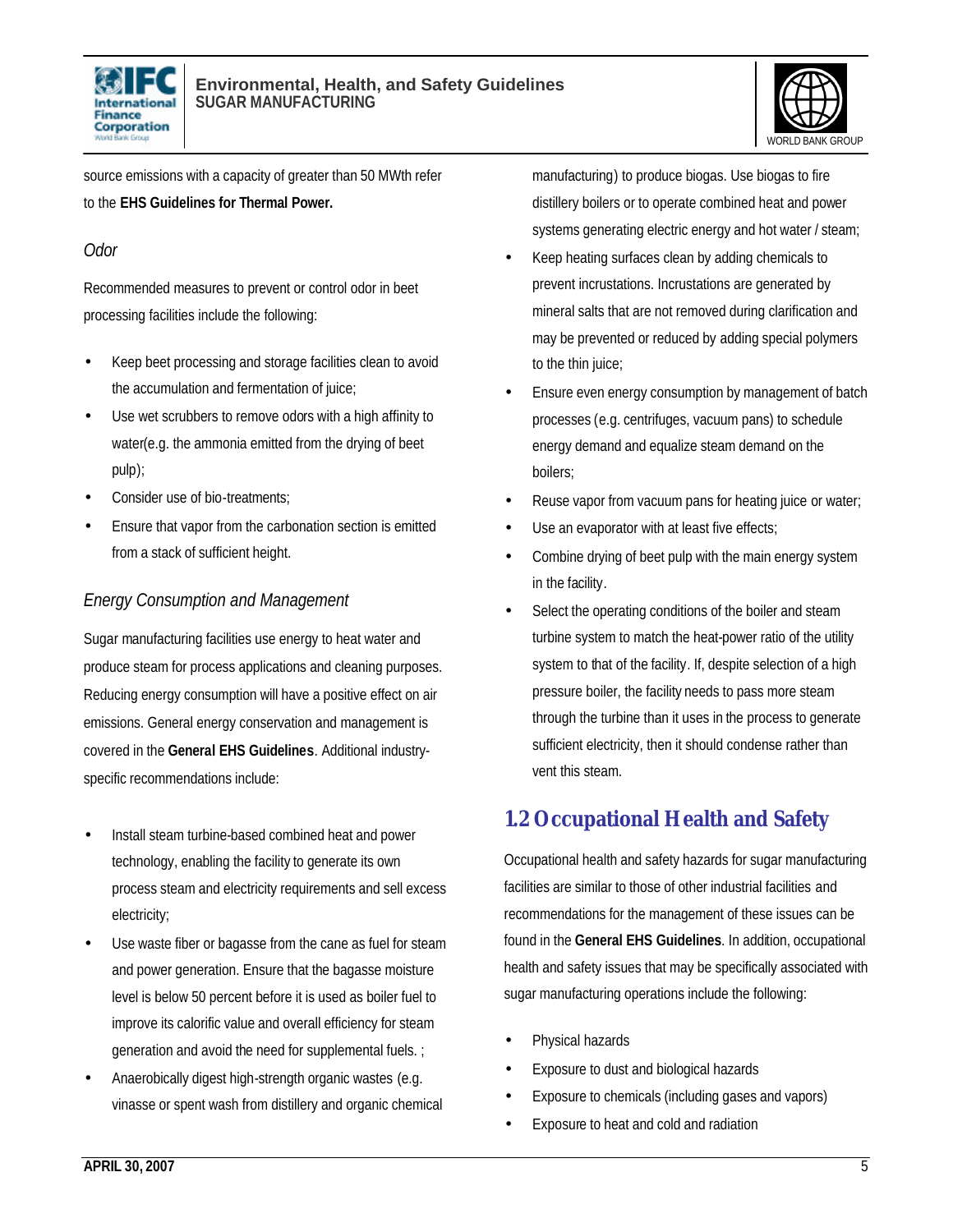



• Exposure to noise and vibrations

#### **Physical Hazards**

The most common risks for accidents in sugar manufacturing facilities are trips and falls caused by slippery floors, stairs, and elevated platforms (e.g. due to water and molasses), the incorrect use of equipment (e.g. packaging and transport equipment), contact with sharp edges on process equipment (e.g. replacing worn beet slicing knives in the slicing machines), accidents involving conveyor belts, and explosions (e.g. sugar drying and storing, and from gas fuels storage, and boilers). Recommendations for the management of these issues can be found in the **General EHS Guidelines**.

#### **Repetitive Work Injuries**

Sugar manufacturing activities may include a variety of situations in which workers can be exposed to lifting, carrying, and repetitive work, and work posture injuries. Recommended management approaches to reduce these injuries are discussed in the **General EHS Guidelines**.

### **Dust and Biological Hazards**

Workers are exposed to dust (including biological and microbiological agents) during the sugar drying and packing processes. Recommendations for the management of these issues can be found in the **General EHS Guidelines**.

### **Heat, Cold, and Radiation**

Workers can be exposed to heat, cold, and radiation from changes in the internal climatic conditions caused by cold and warm areas or activities and exposure to heat (e.g. from boilers or hot equipment). Recommended measures to prevent and control exposure to heat, cold, and radiation are discussed in the **General EHS Guidelines**.

#### **Noise and Vibrations**

Noise and vibrations result from a variety of sources (e.g. internal and external transportation, flow in pipelines, lime milling, rotating machinery, ventilators, turbines, and compressors). Recommended measures to prevent and control exposure to noise are discussed in the **General EHS Guidelines**.

### **1.3 Community Health and Safety**

Community health and safety impacts during the construction, operation, and decommissioning of sugar manufacturing plants are common to those of other industrial facilities, and are discussed in the **General EHS Guidelines.**

### **2.0 Performance Indicators and Monitoring**

### **2.1 Environment**

### **Emission and Effluent Guidelines**

Table 1 presents effluent guidelines for this sector. Guideline values for process emissions and effluents in this sector are indicative of good international industry practice as reflected in relevant standards of countries with recognized regulatory frameworks. Effluent guidelines are applicable for direct discharges of treated effluents to surface waters for general use. Site-specific discharge levels may be established based on the availability and conditions in the use of publicly operated sewage collection and treatment systems or, if discharged directly to surface waters, on the receiving water use classification as described in the **General EHS Guidelines.** These levels should be achieved, without dilution, at least 95 percent of the time that the plant or unit is operating, to be calculated as a proportion of annual operating hours. Deviation from these levels due to specific local project conditions should be justified in the environmental assessment.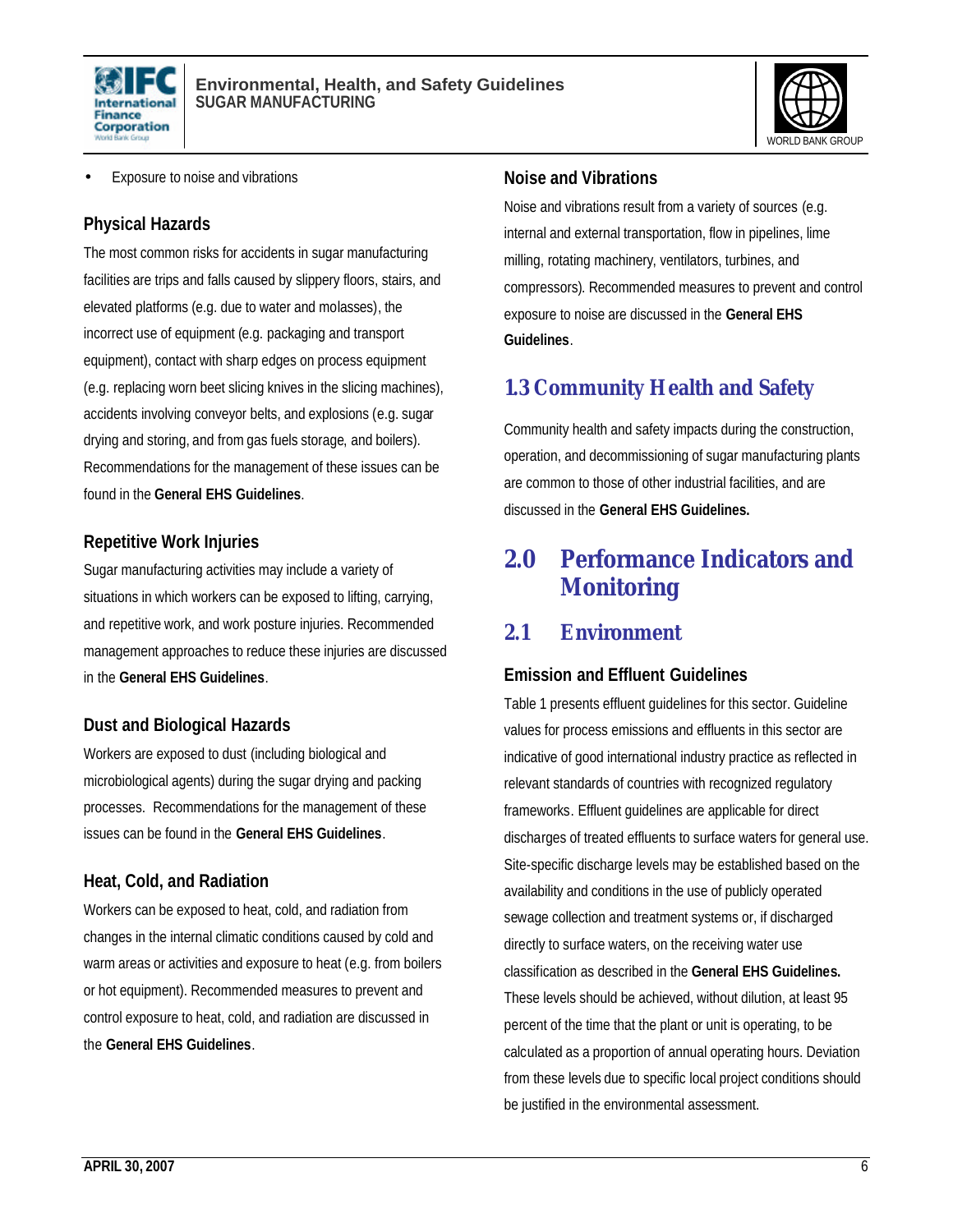



Combustion source emissions guidelines associated with steam- and power-generation activities from sources with a capacity equal to or lower than 50 MWth are addressed in the **General EHS Guidelines** with larger power source emissions addressed in the **EHS Guidelines for Thermal Power**. Guidance on ambient considerations based on the total load of emissions is provided in the **General EHS Guidelines**.

| Table 1. Effluent levels for sugar<br>manufacturing |                                              |                          |  |
|-----------------------------------------------------|----------------------------------------------|--------------------------|--|
| <b>Pollutants</b>                                   | <b>Units</b>                                 | <b>Guideline Value</b>   |  |
| рH                                                  | pH                                           | $6 - 9$                  |  |
| BOD <sub>5</sub>                                    | mq/l                                         | 50                       |  |
| <b>COD</b>                                          | mg/l                                         | 250                      |  |
| <b>Total nitrogen</b>                               | mg/l                                         | 10                       |  |
| <b>Total phosphorus</b>                             | mg/l                                         | $\overline{\mathcal{L}}$ |  |
| Oil and grease                                      | mq/l                                         | 10                       |  |
| <b>Total suspended solids</b>                       | mg/l                                         | 50                       |  |
| <b>Biocides</b>                                     | mg/L                                         | 0.05                     |  |
| Temperature increase                                | $\circ$ C                                    | < 3b                     |  |
| Total coliform bacteria                             | MPN <sup>a</sup> / 100 ml                    | 400                      |  |
| Active Ingredients /<br><b>Antibiotics</b>          | To be determined on a case specific<br>hasis |                          |  |
| Notes:                                              |                                              |                          |  |

a MPN = Most Probable Number

**<sup>b</sup>**At the edge of a scientifically established mixing zone which takes into account ambient water quality, receiving water use, potential receptors and assimilative capacity

### **Environmental Monitoring**

Environmental monitoring programs for this sector should be implemented to address all activities that have been identified to have potentially significant impacts on the environment, during normal operations and upset conditions. Environmental monitoring activities should be based on direct or indirect indicators of emissions, effluents, and resource use applicable to the particular project.

Monitoring frequency should be sufficient to provide representative data for the parameter being monitored. Monitoring should be conducted by trained individuals following monitoring and record-keeping procedures and using properly calibrated and maintained equipment. Monitoring data should be analyzed and reviewed at regular intervals and compared with the operating standards so that any necessary corrective actions can be taken. Additional guidance on applicable sampling and analytical methods for emissions and effluents is provided in the **General EHS Guidelines**.

### **Resource Use**

Table 2 provides examples of resource consumption indicators in this sector. Industry benchmark values are provided for comparative purposes only and individual projects should target continual improvement in these areas.

| Table 2. Resource and energy consumption                                |                                                      |                                 |  |
|-------------------------------------------------------------------------|------------------------------------------------------|---------------------------------|--|
| Input per unit of product                                               | <b>Mass load</b><br>unit                             | <b>Industry</b><br>benchmark    |  |
| <b>Energy</b> (fuel and electricity)<br>consumption in beet<br>industry | kWh/ton beet<br>MJ/ton beet                          | 300 <sup>a</sup><br>819b        |  |
| <b>Additional fuel</b><br>consumption in cane<br>industry               | L fuel/ton cane                                      |                                 |  |
| Fresh water consumption<br>per unit of production<br>(raw materials)    | m <sup>3</sup> /ton cane<br>m <sup>3</sup> /ton beet | $0.5 - 0.9$<br>0.5 <sup>a</sup> |  |
| <sup>a</sup> EC (2005)<br><b>b</b> CEFS (2003)                          |                                                      |                                 |  |

### **2.2 Occupational Health and Safety**

### **Occupational Health and Safety Guidelines**

Occupational health and safety performance should be evaluated against internationally published exposure guidelines, of which examples include the Threshold Limit Value (TLV®) occupational exposure guidelines and Biological Exposure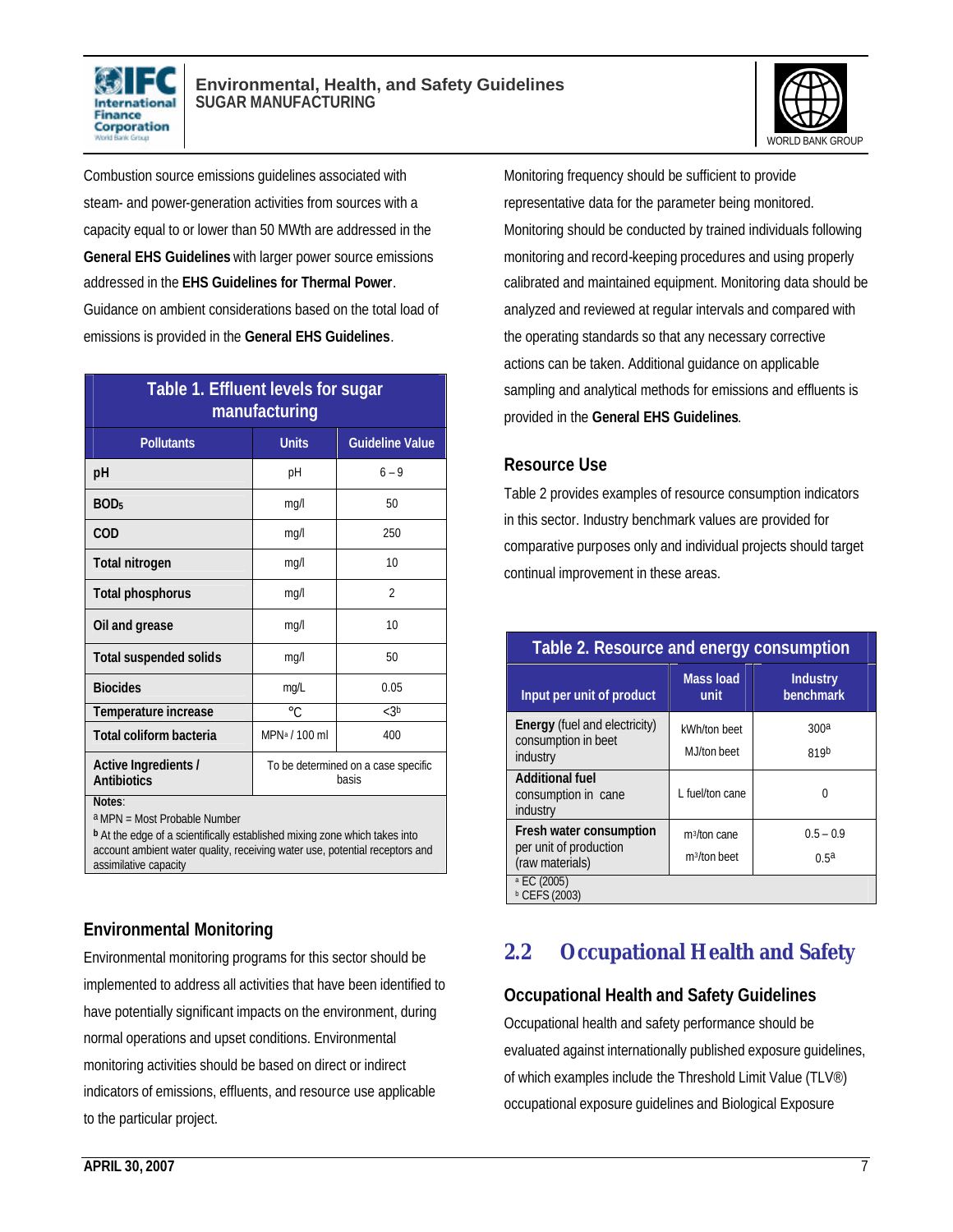



Indices (BEIs®) published by American Conference of Governmental Industrial Hygienists (ACGIH),<sup>4</sup> the Pocket Guide to Chemical Hazards published by the United States National Institute for Occupational Health and Safety (NIOSH),<sup>5</sup> Permissible Exposure Limits (PELs) published by the Occupational Safety and Health Administration of the United States (OSHA),<sup>6</sup> Indicative Occupational Exposure Limit Values published by European Union member states,<sup>7</sup> or other similar sources.

#### **Accident and Fatality Rates**

Projects should try to reduce the number of accidents among project workers (whether directly employed or subcontracted) to a rate of zero, especially accidents that could result in lost work time, different levels of disability, or even fatalities. Facility rates may be benchmarked against the performance of facilities in this sector in developed countries through consultation with published sources (e.g. US Bureau of Labor Statistics and UK Health and Safety Executive)<sup>8</sup>.

### **Occupational Health and Safety Monitoring**

The working environment should be monitored for occupational hazards relevant to the specific project. Monitoring should be designed and implemented by accredited professionals<sup>9</sup> as part of an occupational health and safety monitoring program. Facilities should also maintain a record of occupational accidents and diseases and dangerous occurrences and accidents. Additional guidance on occupational health and safety monitoring programs is provided in the **General EHS Guidelines**.

 $\overline{a}$ 

<sup>4</sup> Available at: http://www.acqih.org/TLV/ and http://www.acgih.org/store/

<sup>5</sup> Available at: http://www.cdc.gov/niosh/npg/

<sup>6</sup> Available at:

http://www.osha.gov/pls/oshaweb/owadisp.show\_document?p\_table=STANDAR DS&p\_id=9992

<sup>7</sup> Available at: http://europe.osha.eu.int/good\_practice/risks/ds/oel/

<sup>8</sup> Available at: http://www.bls.gov/iif/ and

http://www.hse.gov.uk/statistics/index.htm

<sup>9</sup> Accredited professionals may include Certified Industrial Hygienists,

Registered Occupational Hygienists, or Certified Safety Professionals or their equivalent.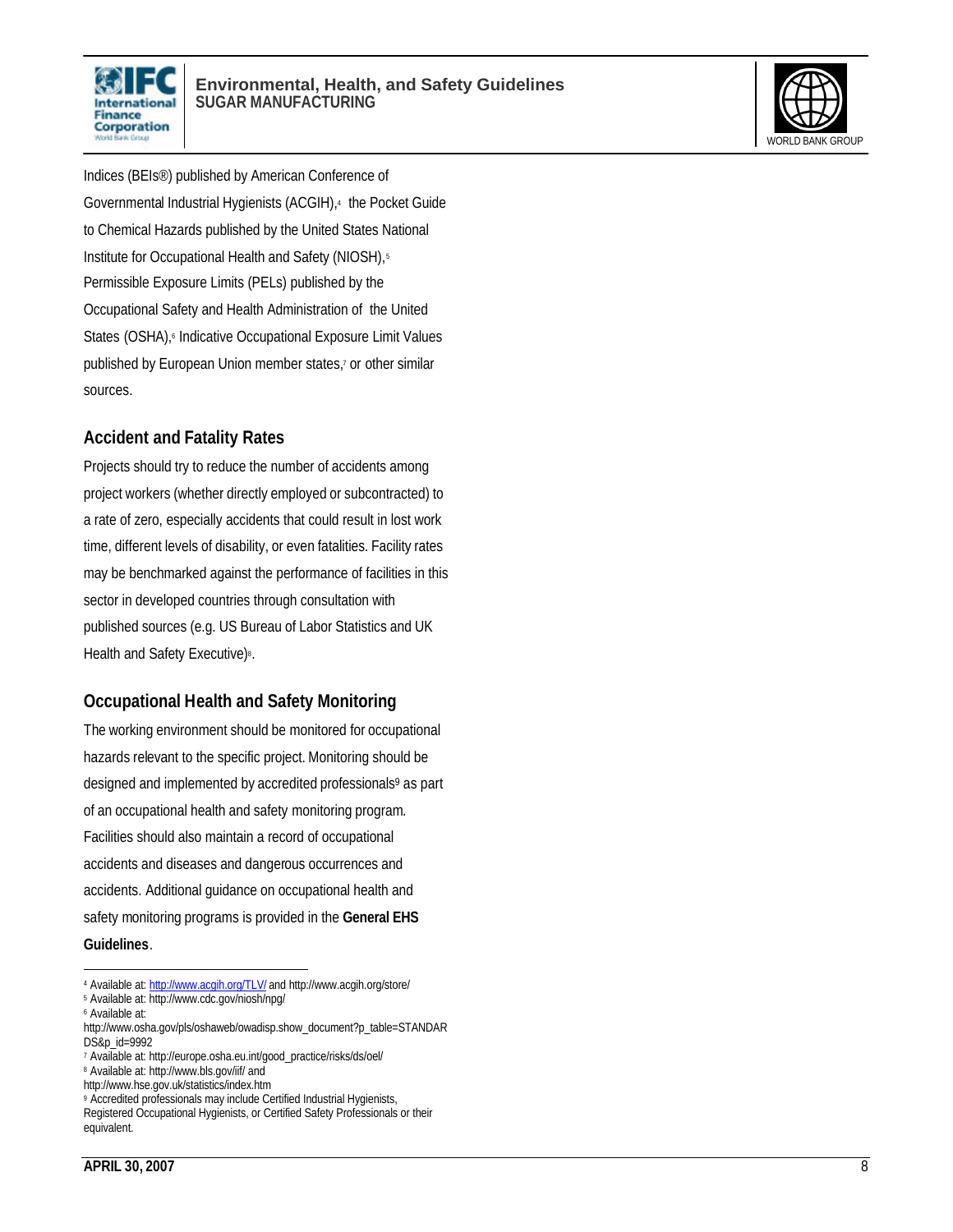



## **3.0 References and Additional Sources**

Arbejdstilsynet. 2005. Anmeldte arbejdsbetingede lidelser 1999–2000. Årsopgørelse 2004. Copenhagen: Arbejdstilsynet. (Reported accumulated occupational disease 1999–2004. Annual report 2004). Available at http://www.at.dk/graphics/at/07-Arbejdsmiljoe-i-tal/02- Arbejdsskader/Aarsopgoerelser/Anmeldte-arbejdsbetingede-lidelser-2004.pdf

BLS (US Bureau of Labor Statistics). 2004a. Industry Injury and Illness Data – 2004. Supplemental News Release Tables. Table SNR05: Incident rate and number of nonfatal occupational injuries by industry, 2004. Available at http://www.bls.gov/iif/home.htm and http://www.bls.gov/iif/oshwc/osh/os/ostb1479.pdf

BLS (US Bureau of Labor Statistics). 2004b. Census of Fatal Occupational Injuries Charts, 1992–2004. Table (p.10): Number and rate of fatal occupational injuries by private industry sector, 2004. (). Available at http://www.bls.gov/iif/oshwc/cfoi/cfch0003.pdf

CEFS (European Committee of Sugar Manufacturers). 2001. Guide to Establishing BAT in the Sugar Industry. CEFS.

CEFS (European Committee of Sugar Manufacturers). 2003. Environmental Report Beet Growing and Sugar Production in Europe. CEFS. Available at http://www.comitesucre.org/www/pdf/environ.pdf

EC (European Commission). 2005. Integrated Pollution Prevention and Control, Reference Document on Best Available Techniques in the Food, Drink and Milk Industries. Adopted final draft. EC. Available at http://eippcb.jrc.es/pages/FActivities.htm

EC (European Communities). 1996. Council Directive 96/61/EC of 24 September 1996 concerning integrated pollution prevention and control (IPPC). EC. Available at http://europa.eu.int/eurlex/en/consleg/pdf/1996/en\_1996L0061\_do\_001.pdf

Exposure to Endotoxins and Microbes in the Treatment of Waste Water and in the Industrial Debarking of Wood. Available at http://europe.osha.eu.int/OSHA/index\_html/newsboard\_view

FAO and WHO (Food and Agriculture Organization of the United Nations and World Health Organization).1962–2005. Codex Alimentarius. Geneva: FAO and WHO. Available at http://www.codexalimentarius.net/web/index\_en.jsp

Harrison, Tom, et al. 1999. Investing in Sugar in Emerging Markets. International Sugar Journal 101:. Commonwealth Development Corporation.

HSE (Health and Safety Executive UK). United Kingdom,Food and Drink Manufacture. London: HSE. Available at http://www.hse.gov.uk/food/index.htm

ICIDCA (Instituto Cubano de Derivados de la Caña de Azúcar). Manual de los Derivados de la Caña de Azúcar. Havana: ICIDCA. Available at http://www.icidca.cu/Publicaciones/Manual.htm

NSW . Sugar Milling, Waste Minimization and Energy Efficiency. NSW. Available at http://www.deh.gov.au/settlements/industry/corporate/eecp/casestudies/nswsugar.html

Queensland Government. HS Codes for Sugar Industry. Queensland. Available at http://www.dir.qld.gov.au/workplace/law/codes/sugar/index.htm

hailand MOSTE (Ministry of Science, Technology and Environment).1996. Industrial Effluent Standard. Source: Notification the Ministry of Science, Technology and Environment, No. 3, B.E.2539 (1996) issued under the Enhancement and Conservation of the National Environmental Quality Act B.E.2535 (1992). MOSTE. Available at http://www.pcd.go.th/info\_serv/en\_reg\_std\_water04.html#s1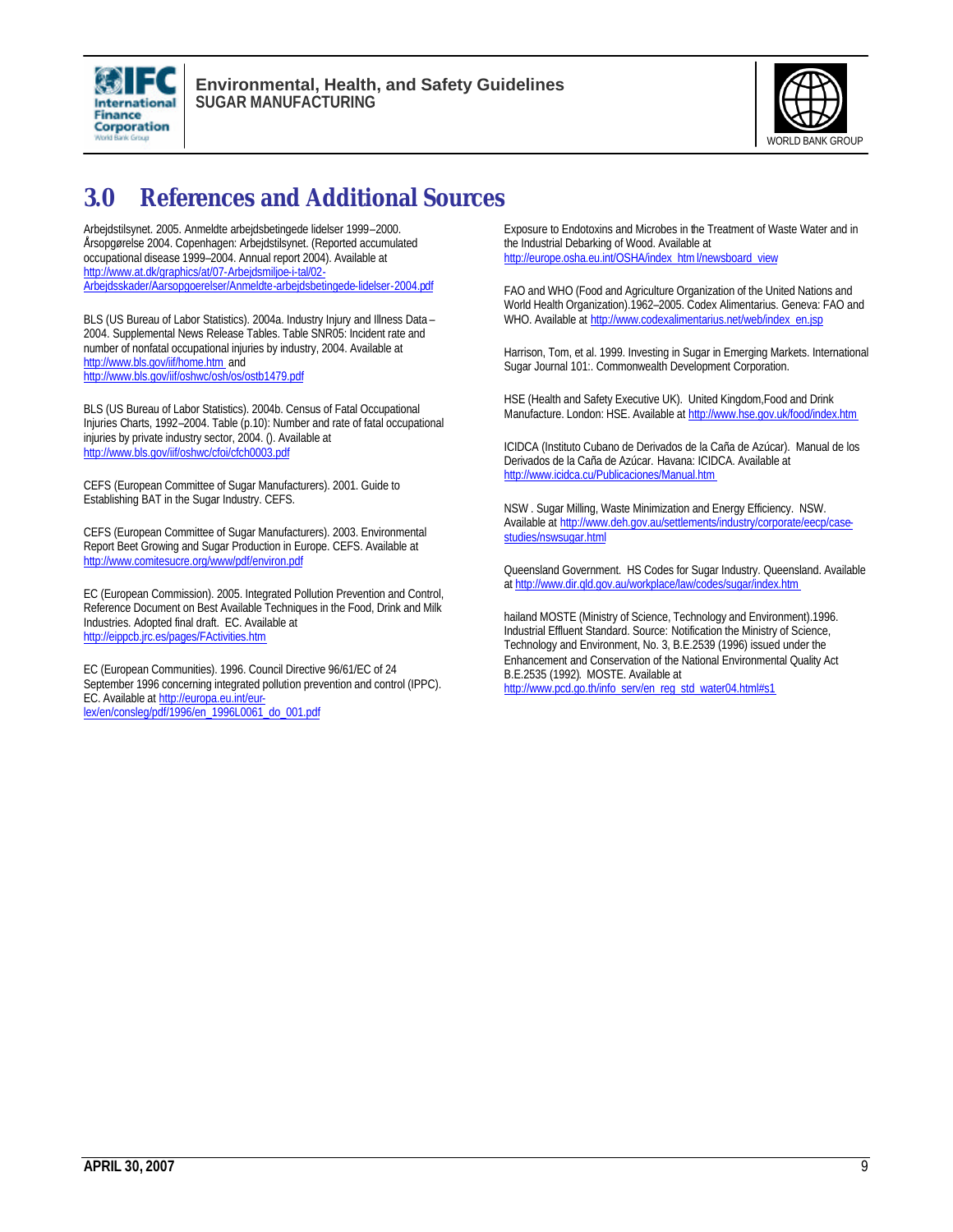



# **Annex A: General Description of Industry Activities**

Sugar manufacturing facilities process beet and cane into crystalline sugar and other by-products (e.g. ethanol and other organic chemicals). In excess of 70 percent of the world's sugar production is based on sugar cane, with the remainder based on sugar beet. Typical cane processing facilities may process between 500 to 10,000 tons of cane per day. Beet processing facilities may process between 2,000 tons beet/24 hrs to 15,000 tons beet/24 hrs.

The modern sugar mill may use bagasse (waste fiber) to provide for its own electrical energy needs while supplying excess power to the local grid Separate facilities process the beet and cane into other sucrose products (e.g. liquid sugar, organic sugar, and organic syrup) for distribution to other industry applications or to consumers.

Sugar cane contains 70 percent water, 14 percent fiber, 13.3 percent saccarose (about 10 to 15 percent sucrose), and 2.7 percent soluble impurities. Sugar beet has a water content of 75 percent, and the saccarose concentration is approximately 17 percent.

#### **Production Process**

Beet and cane sugar production processes are similar. Both involve reception, cleaning, extraction, juice clarification, evaporation, crystallization centrifugation, drying, storing, and packing stages as illustrated in figures A-1 and A-2. Beet and cane sugar manufacturing are typically located adjacent to the sources of raw materials to reduce costs and transportation time, and to ensure fresh raw material. Reception of Beet and Cane

Sugar beet and cane are unloaded from the transportation vehicles after a sample has been taken for assessment of sugar and dirt content. The beet production line runs continuously at full capacity, whereas the sugar cane production line usually has to stop every approximately 14 days to facilitate removal of encrustations on heating surfaces. Cane and beet processing facilities typically have substantial areas to stockpile enough raw materials to facilitate continuous production.

### **Washing and Extraction of Cane**

Traditionally, cane has been burned in the field before transport to processing facilities to remove any leaves from the cane stalk. The current trend is to harvest green unburned cane, returning leaves to the field where the crop residue promotes soil conservation. Cane factories may have washing operations followed by disaggregation of the raw material using knives and hammer mills.

Extraction of the sugar juice is achieved with roller mills which press out the juice. The remains of the cane stalk are called "bagasse," which contains cellulose fiber. This is mostly used in the process facility as fuel for energy supply. Where fuel is available from another source, the bagasse may be used for further processing in the cellulose industry. Cane juice extraction may also be achieved by a diffusion leaching process, which can result in higher rates of extraction with 50 percent less energy consumption than a mechanical mill.

### **Washing and Extraction of Beet**

Washing of sugar beet is water intensive and wash water is typically recirculated. During washing, soil, stone and leaves are separated from the beet. Separated stone can be used, for example, as gravel for the construction industry. Disintegration of the beet is accomplished by cutting into slices (cossettes), The juice is extracted by a diffuser, where the slices are mixed with hot extraction water to form a sugar solution, known as 'diffusion juice'. The spent beet cossettes in the beet pulp are then pressed and dried to produce animal feed.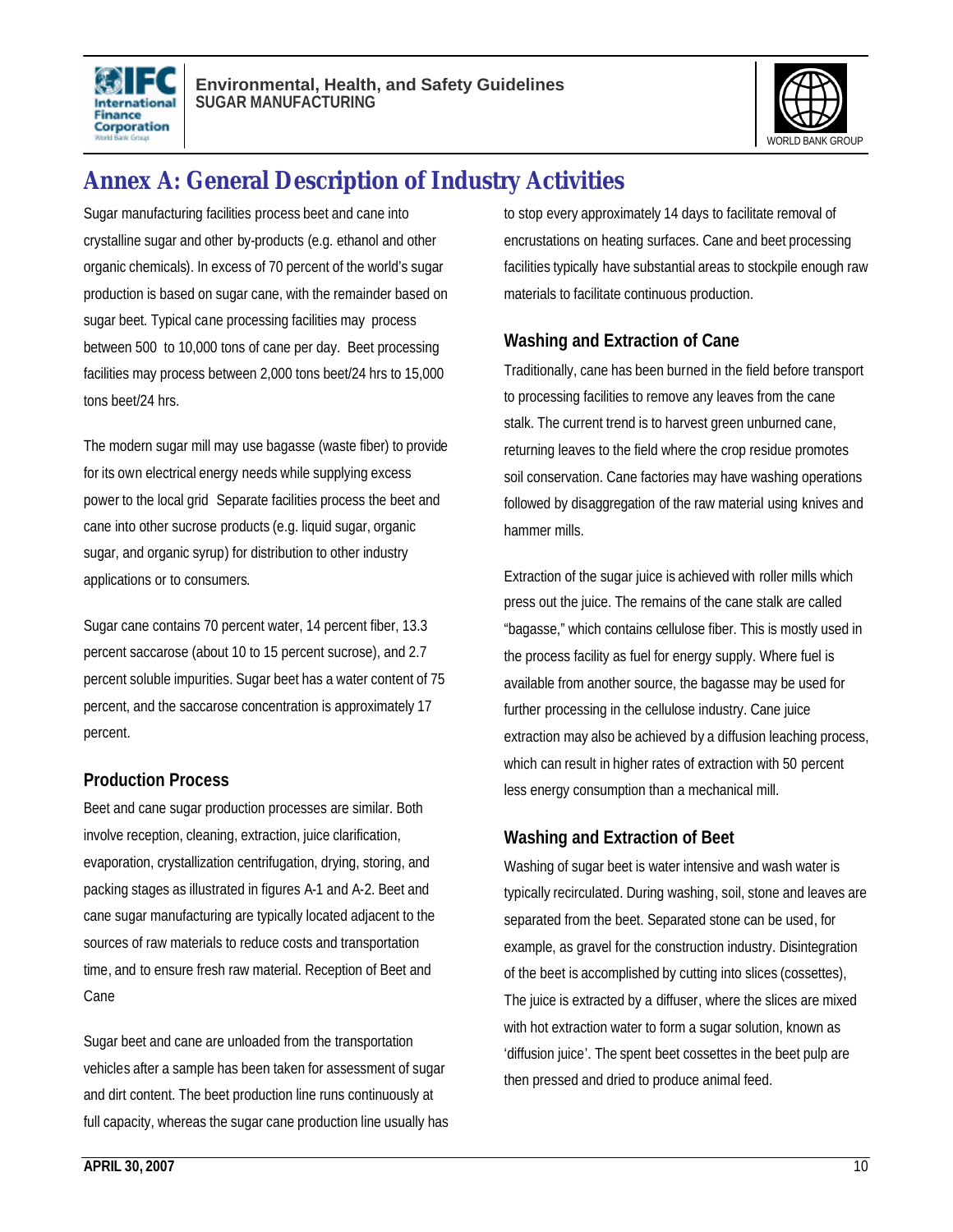



### **Clarification, Evaporation, and Crystallization**

The juice resulting from the extraction process is clarified by mixing it with milk of lime, after which it is filtered to remove the mud. In beet-based sugar production, the lime is produced from limestone, which is combusted in a specially designed lime kiln. The main outputs are burnt limestone and carbon dioxide (CO2). The burnt limestone is used to generate milk of lime and the CO2 is also added to the liquid in a process called carbonation. Because large quantities of milk of lime and gas are needed, this is a continuous process. These substances are added to the juice and, in the process of carbonation, bind other components, such as protein, to the lime particles. The lime is then filtered, resulting in lime sludge, and dried for use as a soil conditioning agent in agriculture. The resultant clear solution of juice is called "thin juice."

Although the carbonation process gives good results, it is rarely used in the cane industry because of the investment required and a general lack of the main raw material, limestone. Cane processing facilities typically purchase ready-made burnt limestone powder and use this to generate milk of lime. After clarification, the thin juice has a sugar content of approximately 15 percent. Concentrations greater than 68 percent are needed to allow sugar crystallization, and this is achieved through evaporation. Water is removed from the thin juice in a series of evaporating vessels until a syrup with a dry matter content of 68–72 percent is obtained. This thick juice is further evaporated until sugar crystals form, and the crystals and the accompanying syrup are then centrifuged to separate the two components. The final syrup, which contains 50 percent sugar, is called molasses. Sugar crystals are then dried and stored (e.g. in silos).

Molasses is the most important by-product of the sugar production. Molasses can be used as cattle fodder or as raw material in the fermentation industry. To facilitate the use of the molasses, which is generated in relatively high volumes, sugar

factories may be combined with distillation plants (see below). The basis for the distillery can be sugar juice, molasses, or a combination of these products.

### **Sugar Refining**

The refining of sugar involves affination (mingling and centrifugation), melting, clarification, decolorization, evaporation, crystallization, and finishing. Decolorization methods use granular activated carbon, powdered activated carbon, ion exchange resins, and other materials.

### **Distillery**

An associated distillery may employ batch or continuous fermentation, followed by distillation, to produce ethanol with a purity of 95 percent. This ethanol can be used in other industries or further processed and blended with gasoline. Waste from the distillation process is known as vinasse or spent wash. Anaerobic digestion of this waste is used to produce biogas, which can be utilized for the production of boiler fuel for the distillery or to fuel CHP engines. Remaining waste can be returned to agricultural fields and / or used in the composting of organic solids emanating from processing.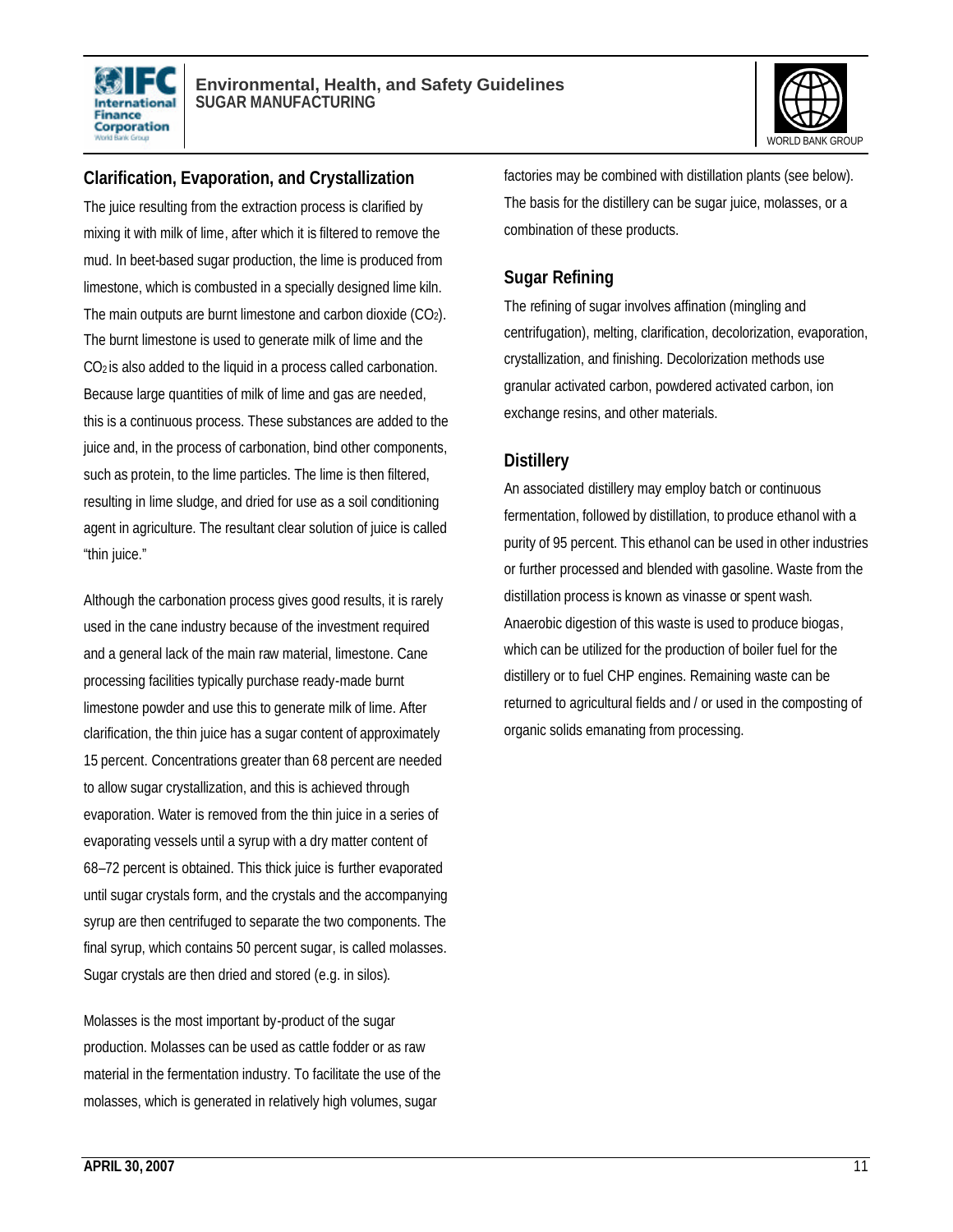